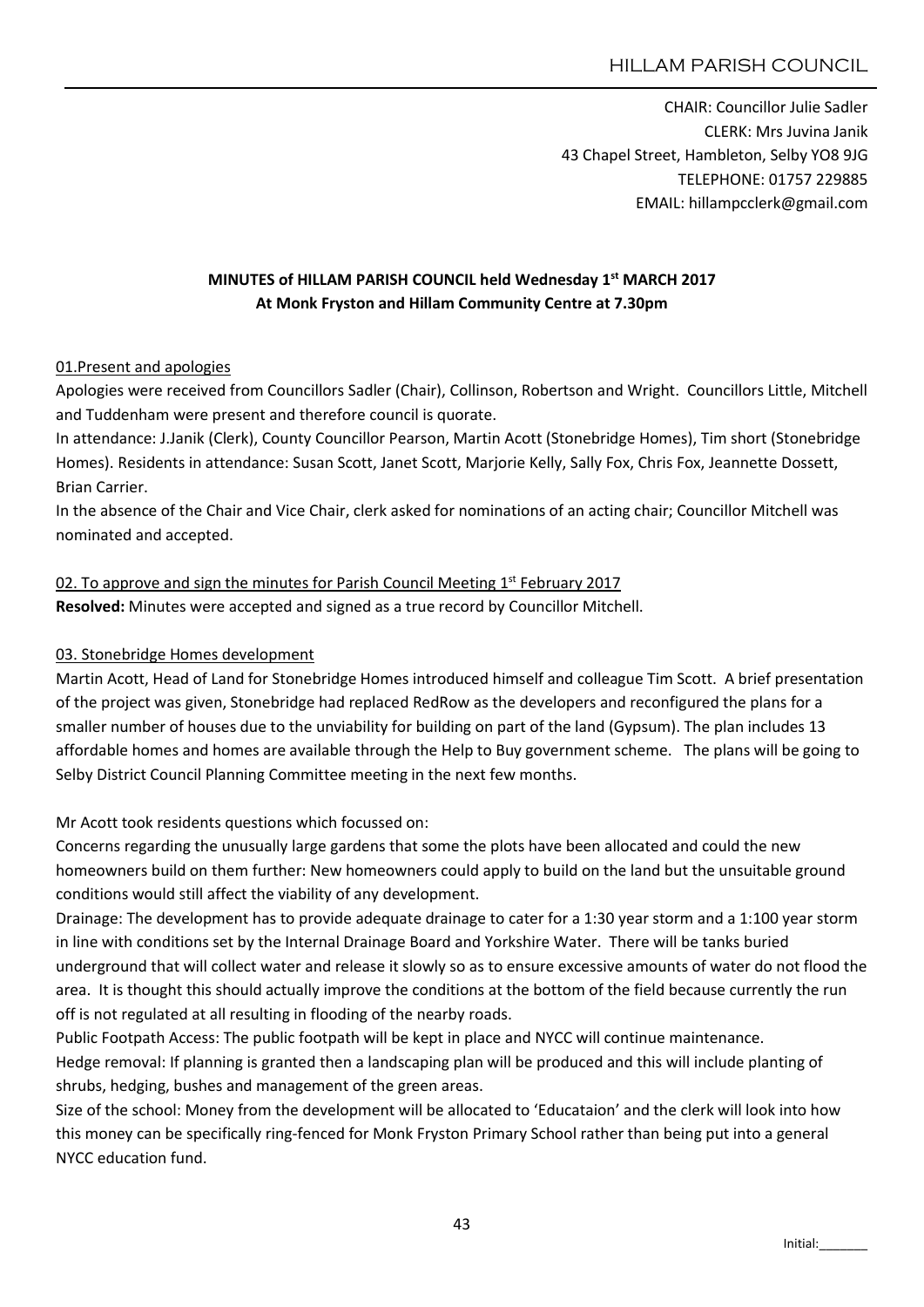Mr Acott distributed business cards and offered to answer any further questions residents may have. Details of the materials to be used and finishes will be sympathetic to the area and will be finalised if permission is granted subject to the conditions specified.

## 04. Declarations of Interest

Cllr Mitchell declared an interest in item 10c.

#### 05. Finance Matters:

a) Resolved: The financial statements from FEBRUARY were provided, accepted and signed for internal controls.

|                                                       | Cashbook<br><b>Opening Balances</b><br>31 JAN 2016: | Receipts    | Payments    | <b>CASHBOOK</b>     | <b>BANK</b>       |
|-------------------------------------------------------|-----------------------------------------------------|-------------|-------------|---------------------|-------------------|
|                                                       |                                                     |             |             | Closing             | <b>STATEMENT</b>  |
|                                                       |                                                     |             |             | Balance at          | Balance at        |
|                                                       |                                                     |             |             | <b>END FEB 2017</b> | <b>END FEB 17</b> |
| Reserve                                               | £5212.61                                            | <b>NONE</b> | <b>NONE</b> | 5212.61             | 5212.61           |
| Account                                               |                                                     |             |             |                     |                   |
| Current                                               | £10095.65                                           | <b>NONE</b> | £544.03     | £9551.62            | 9731.62           |
| Account                                               |                                                     |             |             |                     |                   |
| £9731.62 - £180 (chq 562 not yet presented)= £9551.62 |                                                     |             |             |                     |                   |
| The statement and cash book reconcile                 |                                                     |             |             |                     |                   |

b) Resolved: Payments were checked against invoices and approved to be signed at the end of the meeting. c) An overall summary of finances of the current account and the business saver account was given.

### 06. Defibrillator installation update

WebNos system (Kate Cockayne) is set up and is up to date. Fliers have been printed and distributed about the seminar on 14th March. 999 emergency phone check has been done, discrepancy regarding the 'contact to' numbers, clerk is to follow up and resolve. Handle is not yet fitted. VETS system is set up and just needs the volunteers numbers. 2 people have volunteered already, the remainder are to be sought at the seminar.

#### 07. Defibrillator Seminar Update

Resolved: Councillors Tuddenham and Little will attend the seminar. Clerk will check with the councillors who are absent. Tea and coffee will be provided to attendees, and biscuits. Councillor Little and the clerk will supply and make the refreshments. Clerk is to send the seminar flier to Monk Fryston clerk to pass on the open invitation. Clerk is to collect details of volunteers for the VETS at the end of the seminar after the system has been explained by the CHT.

#### 08. Time Capsule

Resolved: This item was deferred until more councillors were present as it was decided it was not urgent.

#### 09. NYCC Countryside Access Consultation

Resolved: Councillors would follow the link to the questionnaire sent by clerk and complete the questionnaire as an individual before informing the clerk of their answers who will then complete a questionnaire on behalf of the parish council. The link is to be sent to David Atkinson and Tony Hudson to be circulated around the village in the hope that the community get involved to show how important the public rights of way are to them.

#### 10. Village Maintenance

a) A response was received from Mr Bowe acknowledging receipt of the petition for better footpaths in Rose Lea Close. Clerk has requested a footpath clean for a number of footways through Hillam. Blocked footpaths have been reported. Payment of £279.23 has been allocated by NYCC to cover the urban visibility grass cutting the parish council have taken on.

b) Deferred due to absence of Cllr Wright who had information on the issue.